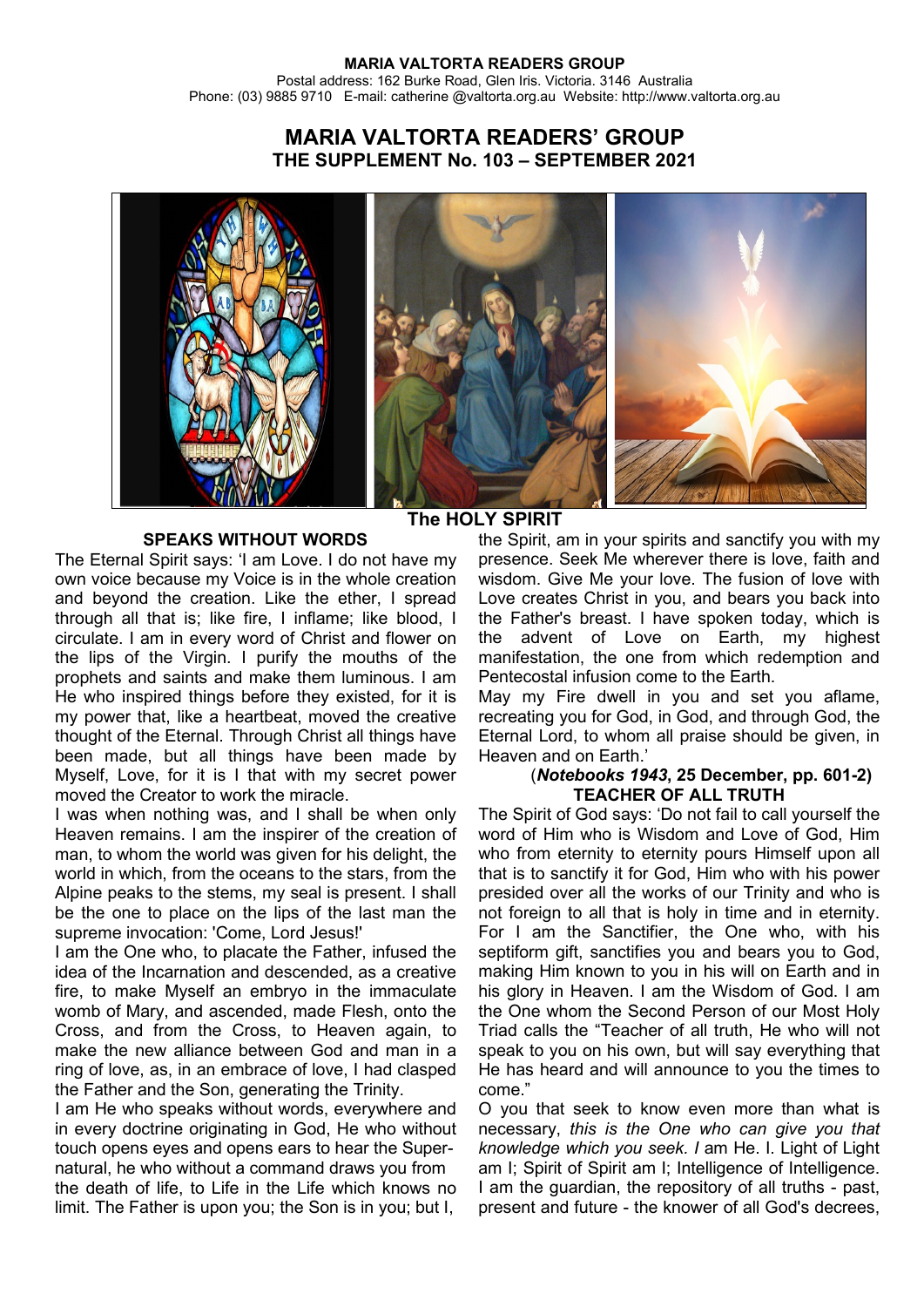#### **MARIA VALTORTA READERS GROUP** Postal address: 162 Burke Road, Glen Iris. Victoria. 3146 Australia Phone: (03) 9885 9710 E-mail: catherine @valtorta.org.au Website: http://www.valtorta.org.au

the administrator of his lights to men. I am the One who, not absent with my counsel from the Creator's works, not absent from the decree of Redemption, am not absent from you, either, to counsel you. And, with the sweetness of love, make the wishes which the Father proposes to you a *fait accompli. I* am even more. I am the Love inspiring you with what is suitable for giving you God's embrace and bearing you to his breast along the path of holiness.

Like a merciful wet nurse, I clutch your incapacity as those just born to Life, and educate and raise you. Holding you in my arms, I give you warmth to bring you to assimilate the most sweet milk of the Word of God so that it will become life in you. I make Myself a shield for you against the dangers of the world and of Satan *because Love is a saving power. I* guide and support you and, as a master of loving patience, instruct you. I make you - burdensome and sluggish, faint-hearted and weak - into heroes and athletes of God. I make you - spiritually poor - into kings of the spirit, for I cover your spirits with my divine splendors and set them on a throne which is the greatest of all, since mine is the throne of eternal holiness.

*But to know Me, it is necessary not to have idolatry in one's heart. It is necessary to believe in what I have sanctified. To believe in the truths which I have illuminated. It is necessary to abandon error. It is necessary to seek God where He is.* Not where the Enemy of God and man is.

Do you want to know the Truth? Oh, come to Me! I alone can tell it to you. *And I tell it to you in the way my goodness knows to be appropriate for you, so as not to disturb your weakness as men and your relativity.*

Why do you love what is contorted, complicated and dark? Love Me, who am simple, straightforward, and luminous, Me, who am the joy of God and of the spirit. Do you want to know the future of the spirit? I teach it to you by speaking to you of an eternity awaiting you in a blessedness which is inconceivable for you, in which, after this hour of sojourn, *the only sojourn* upon the Earth, you shall rest in God from all labors, from all sorrows, and shall forget pain because Joy shall be your possession; and even if Love, which is never so alive as in Heaven, makes you throb with pain over the living, it shall not be pity which gives you pain, *but only active love which shall also be joy.* Do you want to know the Creator's perfections in things, the mysteries of creation? I can tell them to you, I who, as Wisdom, "emerged first of all from the mouth of God, the firstborn before all creatures," I *who am* in all that is, for everything bears the seal of love, and I am Love. My Being extends over the whole Universe; my Light bathes the stars, planets, seas, valleys, herbs, and animals in Itself; my Intelligence races over the whole Earth, instructs those far off, gives everyone a reflection of

the Exalted, and educates in the search for God; my Charity penetrates like breath and conquers hearts.

I attract the just of the Earth to Myself, and to the upright ones without knowledge of the true God, I grant reflections of this holy God of yours whereby *a streamlet of Truth is in all revealed religions, placed there by Me, who am the One who irrigates and makes fruitful.*

In addition, like the powerful surge of an eternal spring, I overflow on all sides of the Catholic Church of Christ, and with Grace, the seven gifts. And the seven sacraments make faithful Catholics into servants of the Lord, those chosen for the Kingdom, sons and daughters of God, brothers and sisters of Christ, and gods whose destiny is so infinitely sublime that any sacrifice is warranted to possess it. Turn to Me. You will know and understand and be saved, for you will encounter the Truth. Separate, separate yourselves from error, which gives you no joy or peace. Bend your knee before the true God Before the God who spoke on Sinai and evangelized in Palestine. *Before the God who speaks to you through the Church, made into a Teacher by Me, the Spirit of God.*

There is no other God apart from Us: Triune. *There is no other Religion but our centuries-old one. There is no other* fu*ture, on the Earth and beyond, except the one conveyed to you by the holy Books. Everything else is a Lie destined to be put to shame by Him who is Justice and Truth.'*

#### (*Notebooks 1944***, January 10, pp. 45-48) THE CONSOLER**

The Holy Spirit says: 'I am the Consoler. I console those who are demoralized by consternation and tortured by the present. I am the One who nurses and sweetens the bitterness of the Word that speaks the truth, which is quite bitter today.

On this day, […] I come to say to you, "Go on trusting." Even if everything seems lost, trust. Even if the abyss of Evil launches its demons forth to torture the Earth and fecundate it to beget the Antichrist, and the abyss of the Heavens seems to close by the decree of the Father, from whom We proceed, We, the Word and the Spirit, are still working and loving to save and defend you. I as Charity and the Word as Charity, I as Sanctification and the Word as Redemption do not cease - the Latter, to pour forth the merits of his Blood, and the Former, the charisms of his power for your good. "Trust. Love has always won out."'

#### **(***Notebooks 1944***, Easter Sunday, pp. 264-5) I AM NOT SILENT**

(Maria says:) 'A very light, gentle, cheerful voice. Yes, just hearing it fills me with joy. The voice of the Holy Spirit. The most immaterial, most exuberant voice. Light and delight, along with peace and joy, enter one's heart with it and flow through all of one's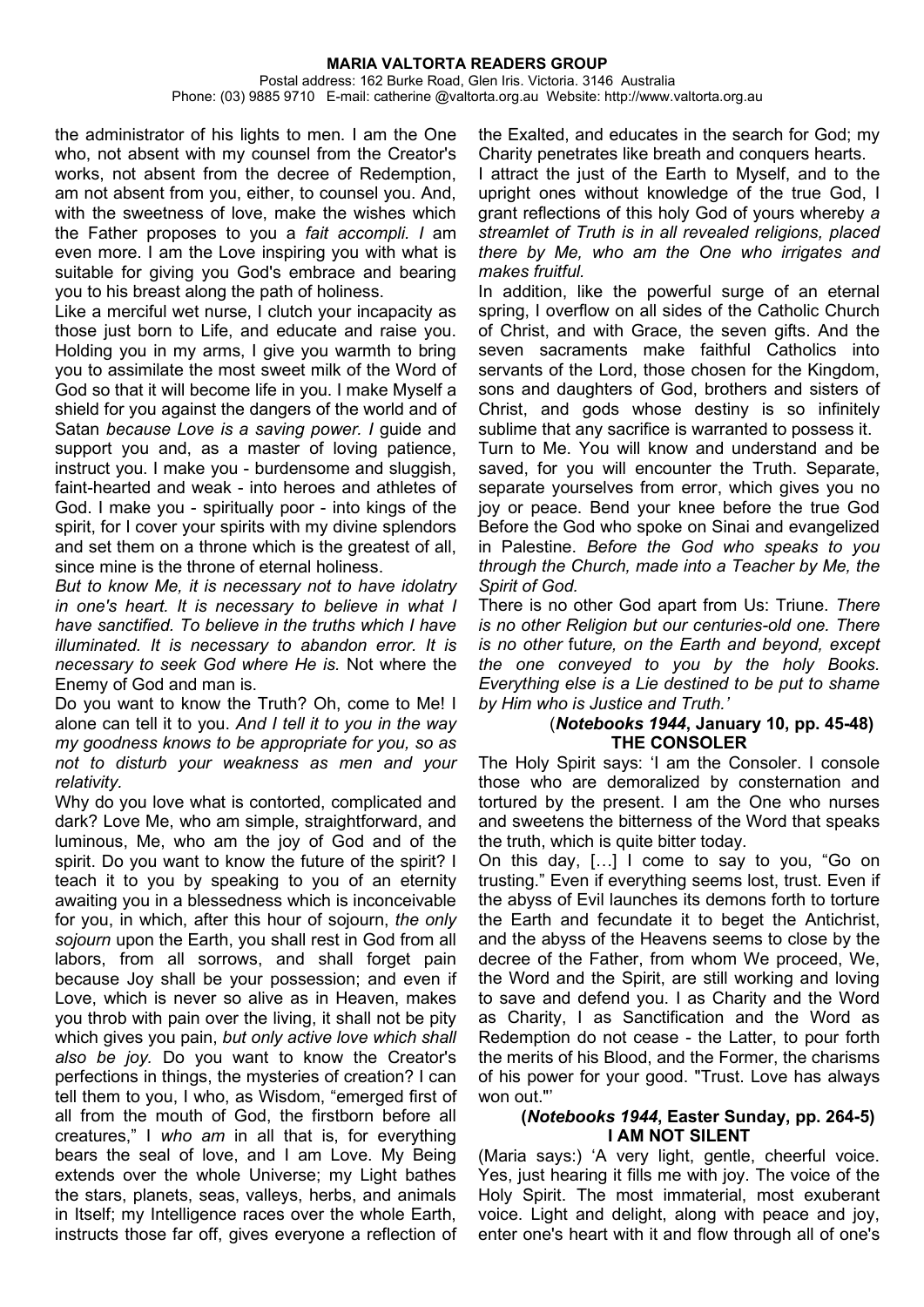being. Oh, the placid kiss of this Voice of Love...! Since, when He calls me, I respond, "Here I am" and ask, "Why were You silent for so long? Why do You speak so rarely?"'

He says to me: 'No, I am not silent and do not speak rarely. I *always speak to you. I* am never silent. I speak for all. I speak to you alone. I speak on the lips of the Word and use the tongue of Mary, my Most Holy Spouse, to give you my teachings. I speak with the visions and harmonies which I send you from the Heavens. I speak with the comforts and the kisses of peace with which I uplift your heart to non-human heights. I speak by covering aspects and voices of the world with my being Love for you. There is not an instant in which I fail to provide for you. You believe the Others come. No. *It is I who take you to the Others,* I -Love. With the seven gifts, I fortify and purify you, I make you pious and capable of seeing, humble and learned in a nonhuman science. I quide and counsel you, and I open your intellect and instill Wisdom into it - the queen whose reign is Heaven.

Come. Enter. Dive into Love. You must be burned in order to be able to receive. You must be clear to make the Light shine through. The Prophet's lip was cleansed by a seraph. Love carries out the purification of the "spokesman" souls.

I bless you to make you capable of being increasingly "strong." Strong against all the snares which the Tempter casts forth to harm God's instruments and profane them by sullying them.

*Be as pure and inflamed as a star.* Go in peace.'

#### (*Notebooks 1944*, **16 December, pp. 641-2) I WON'T LEAVE YOU**

The Divine Spirit says: 'I wounded your intellect with the statement "Immortality resides in intimate union with Wisdom" (Wisdom 8:17). I shall now explain this truth to you.

Let us compare the soul to just any creature, and Wisdom to a powerful king. […] Today content with her little well-being, tomorrow trembling with fear of excessive power, the day after busying herself with matters of slight value, and the following day weeping over a loss in her goods. The king is always the same: rich, powerful, and secure. But the poor creature is never secure. But if that king, from the height of his coach, lets his gaze fall upon the creature and, seeing that she is lovable in her poverty, feels love for her and says, "I want to take her with me, instruct her so she will not cut a poor figure at my side, and then, when she has become learned in the art of the kingdom, make her my wife," and does so, doesn't this soul, by such a choice, acquire the gifts of power and wealth and security of her husband-king?

When Wisdom says to a soul, "Come. You are mine," and instructs her in his truths and chooses her as his consort, giving himself in continual loving

embraces, revealing himself in all his sublime perfection on the marriage bed, opening all his coffers and saying, "Take my gems - they exist to adorn you," and handing her the chalice of vivifying wine which grants wholeness and eternal life, saying, "Drink from my cup in order to be preserved from corruption and death," then the soul passes from subjection to union, and, if faithful to this election, she acquires immortality. True immortality, not the relative one given by men to men.

How many who, in their time regarded themselves as and were called 'immortal', are now among the "unknown" dead, even in terms of remembrance! Most men do not even know they lived, and, among those who know them by name, who knows their works with precision? An exiguous minority. True immortality is that known to God and his blessed ones. It is that which will be proclaimed on the day of the Last Judgment in the sight of the resurrected multitude. It is that which is conquered by union with Wisdom. With Me. For those who live with Me and love Me, adorn themselves with my gems, and drink my waters walk in the ways of holiness and conquer immortality by conquering the Kingdom of God.

I won't leave you. If the repose of the Son of God is in the hearts that love Him, my joy is to remain close to those who love Me. The Love feeding on love, who feels He is sinking into his love because He can pour the waves of his goodness into too few, expands, full and constant like a great perennial river, over the souls faithful to Him. He embraces them with his very sweet waves, lifts them up, and transports them, bearing them into the great sea of the knowledge of God as far as the gulf of blessed ness: to the breast of the Eternal Father.

Be good. Remain at peace. The flower on the wave does not offer resistance. It sails into the azure wherein it quenches its thirst, shining in the sunbeams because of the water adorning it, and heads into open sea. Go in the same way. I bless you.' (*Notebooks 1945-50*,**14 April, 1945 pp. 60-1) I AM THE FORTIFIER**

In the evening Eternal Love says: There are no words of my own. But you have heard Me speak from the lips of the Word, the Virgin, and the Apostle: to those seeking God, to those studying God, and to those needing God. For you, in the midst of the bitter waves, a current of sweetness. For the others, what is found in *the great amount* which is given. I am the Spirit of Love. But I am also Justice. I give Myself more to whoever is sacrificed to Me more. Let whoever has ears to hear understand.

Sensuality is not to be present in spiritual love. God's caresses are not gifts which you can demand. They are graces which are given. And it is necessary not to be greedy, like misers who want a great heap of money. And one must not be like the satraps, who